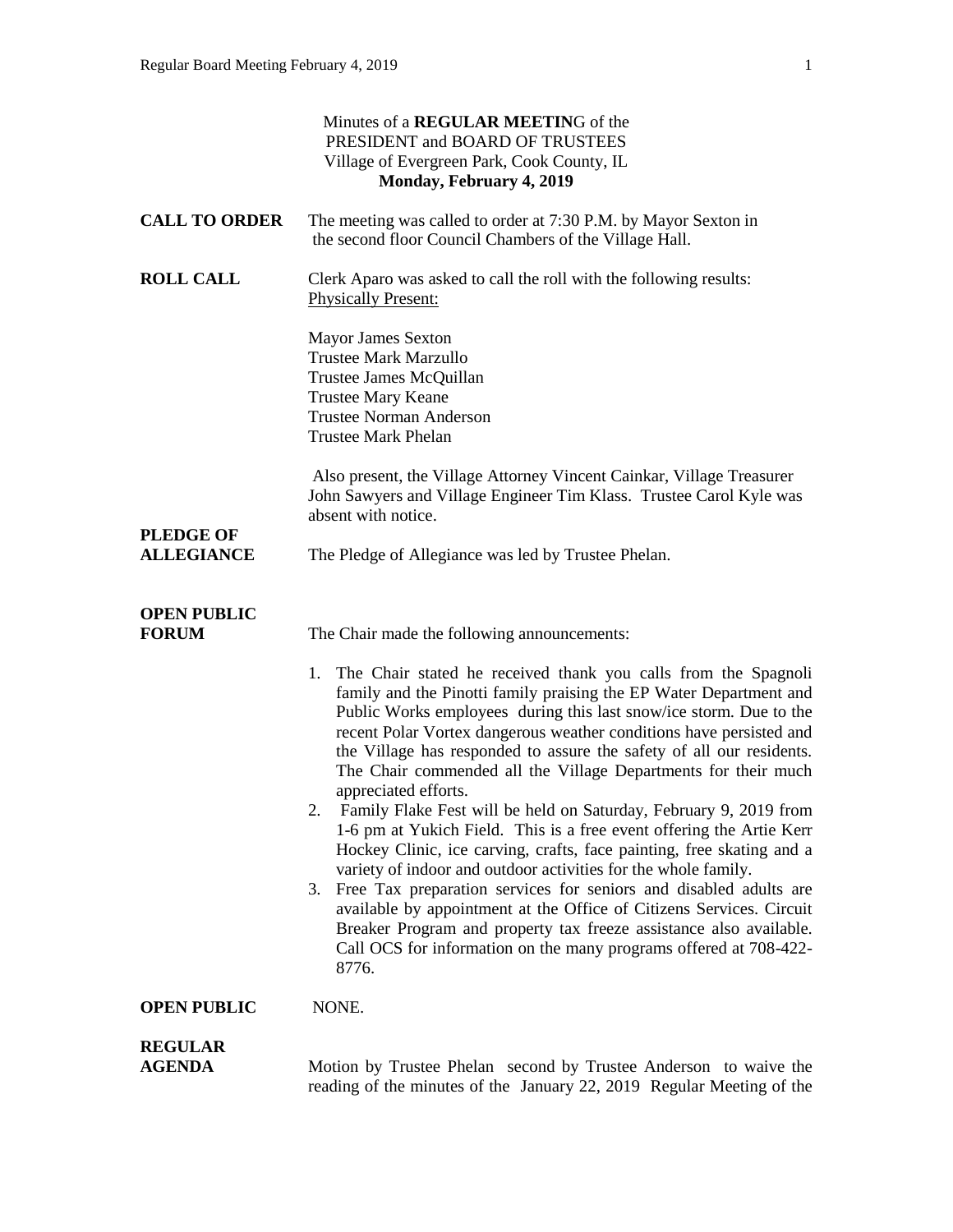President and Board of Trustees and approved as presented was passed by unanimous voice vote and so ordered by the Chair.

# **RESOLUTION**

**NO. 7-2019** Motion by Trustee Marzullo second by Trustee McQuillan to approve **Resolution NO. 7-2019** with expenditures of the General Corporate Fund of \$ 507,252.05 and Water Management Fund in the amount of \$ 97,937.74 and the Capital Improvement Fund, \$ 75,126.61 and the Self Insurance Fund, \$ 625.00 and the Street Bond Fund, \$ 24,250.00 for a total of \$705,191.40. Upon roll call, voting YES: Trustees Marzullo, McQuillan, Keane, Anderson and Phelan; voting NO: NONE. The motion was passed and so ordered by the Chair.

#### **WATER COLLECTORS REPORT**

Motion by Trustee McQuillan second by Trustee Marzullo to approve the Water Collector's report for January 2019 for information and file in the amount of \$ 831,428.32. The motion was passed by unanimous voice vote and so ordered by the Chair.

## **VILLAGE COLLECTORS**

**REPORT** Motion by Trustee Phelan second by Trustee Anderson to approve the Village Collector's report for January 2019 for information and file in the amount of \$ 1,503,699.45. The motion was passed by unanimous voice vote and so ordered by the Chair.

### **BUSINESS**

**CERTIFICATES** Motion by Trustee Phelan second by Trustee McQuillan to approve the business license application for a new owner and name change of **AVANTARA OF EVERGREEN PARK,** formerly the Villa of Evergreen Park to conduct a skilled nursing facility located at 10124 S. Kedzie Avenue. Upon roll call, voting YES: Trustees McQuillan, Keane, Anderson, Phelan and Marzullo; voting NO: None. The motion was passed and so ordered by the Chair.

### **ORDINANCE**

**NO. 4-2019** Motion by Trustee McQuillan second by Trustee Marzullo to approve **ORDINANCE NO. 4-2019, 'AN ORDINANCE AMENDING CHAPTER 12, MISCELLANEOUS PROVISIONS AND OFFENSES, ARTICLE VI, OFFENSES INVOLVING PUBLIC MORALS, DIVISION 1, GENERALLY SECTION 12-216, POSSESSION OF CANNABIS, OF THE MUNICIPAL CODE OF**  THE VILLAGE OF EVERGREEN PARK. The Chair noted this is due to the current Cook County State's Attorney's office refusal to prosecute these smaller amounts of cannabis possession offenses. The Evergreen Park Administrative Adjudication Court will process these cases. Upon roll call, voting YES: Trustees Keane, Anderson, Phelan, Marzullo and McQuillan; voting NO: NONE. The motion was passed and so ordered by the Chair. **ORDINANCE**

**NO. 5-2019** Motion by Trustee Marzullo second by Trustee Phelan to approve **ORDINANCE NO. 5-2019, 'AN ORDINANCE GRANTING A SPECIAL USE PERMIT TO ALLOW THE OPERATION OF AN**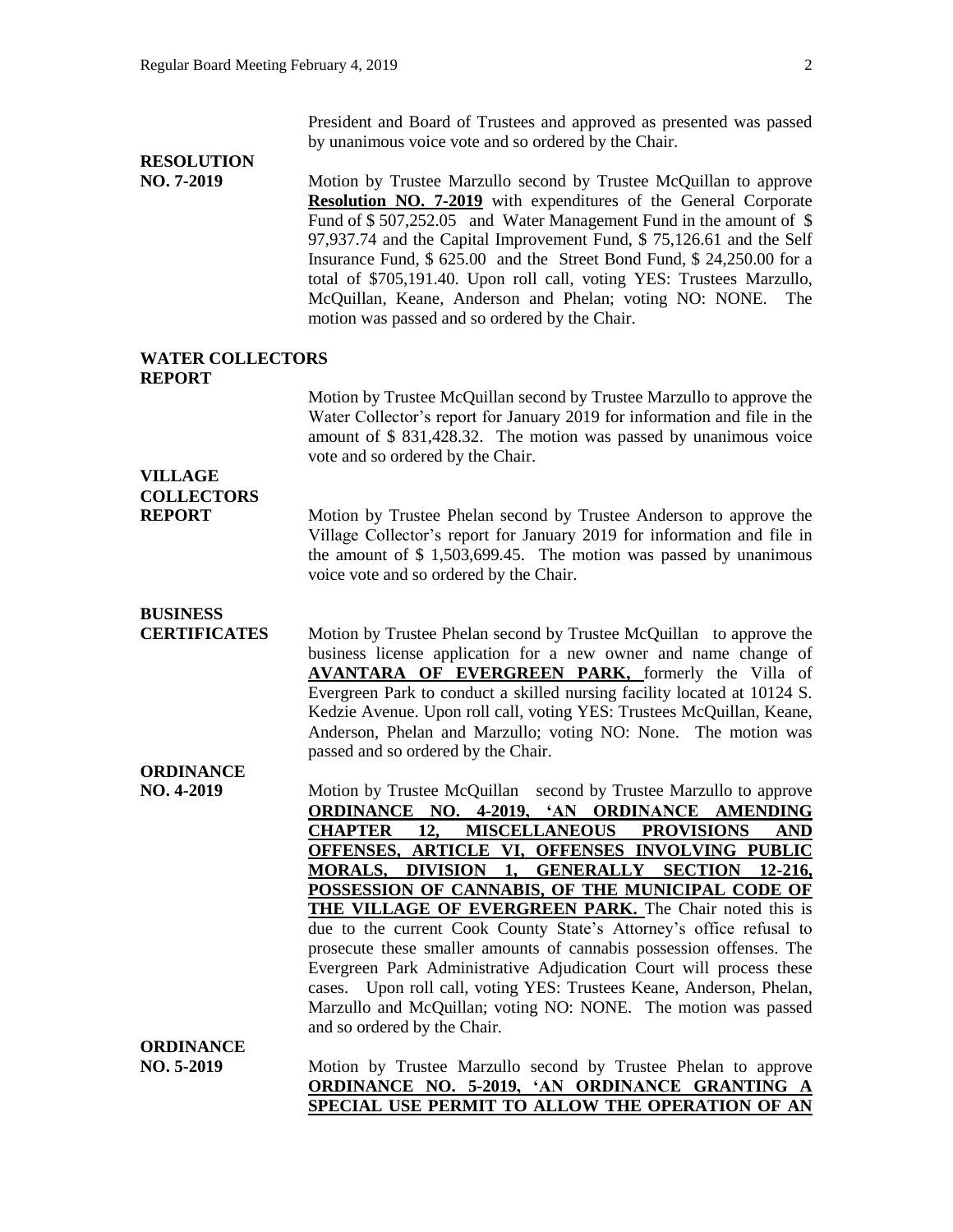|                                      | OUTDOOR KENNEL AND ANIMAL BOARDING FACILITY ON<br>THE PROPERTY LOCATED IN THE "C" COMMERCIAL                                                                                                                                                                                                                                                                                                                                                                                                |
|--------------------------------------|---------------------------------------------------------------------------------------------------------------------------------------------------------------------------------------------------------------------------------------------------------------------------------------------------------------------------------------------------------------------------------------------------------------------------------------------------------------------------------------------|
|                                      | DISTRICT AT 3801 W. 95TH STREET, EVERGREEN PARK,                                                                                                                                                                                                                                                                                                                                                                                                                                            |
|                                      | <b>ILLINOIS."</b> The Chair stated the neighbors and the owners have met<br>and reached an agreement that is business and neighbor friendly. Upon<br>roll call, voting YES: Trustees Anderson, Phelan, Marzullo, McQuillan<br>and Keane; voting NO: NONE. The motion was passed and so ordered<br>by the Chair.                                                                                                                                                                             |
| <b>RESOLUTION</b><br>NO. 2-2018      | Motion by Trustee Phelan second by Trustee Anderson to approve<br>RESOLUTION NO.<br>2-2019<br>$A^{\prime\prime}$<br><b>RESOLUTION</b><br><b>FOR</b><br>MAINTENANCE OF STREETS AND HIGHWAYS UNDER THE<br>ILLINOIS HIGHWAY CODE, FROM JANUARY 1, 2019 THROUGH<br><b>DECEMBER 31, 2019, IN THE AMOUNT OF \$501,000.00."</b> Upon<br>roll call, voting YES: Trustees Phelan, Marzullo, McQuillan, Keane and<br>Anderson; voting NO: NONE. The motion was passed and so ordered<br>by the Chair. |
| <b>ENGINEER'S</b><br><b>REPORT</b>   | Mr. Klass had no report.                                                                                                                                                                                                                                                                                                                                                                                                                                                                    |
| <b>ATTORNEY'S</b><br><b>REPORT</b>   | Mr. Cainkar had no report.                                                                                                                                                                                                                                                                                                                                                                                                                                                                  |
| <b>DEPT. HEADS</b><br><b>REPORTS</b> | Mary Ann Diehl Carioto, OCS Director reported there are still tickets<br>available for the "Mama Mia" show at Drury Lane on March 28, 2019.                                                                                                                                                                                                                                                                                                                                                 |
|                                      | Mr. Dennis Duffy, Recreation Director, reported over 155 athletes is<br>participating in the indoor soccer program. Preschool is scheduled to<br>move into the new community center on February 25, 2019. He reported<br>the dance class has doubled in size and two shows may be required for<br>the April 6, 2019 show.                                                                                                                                                                   |
| <b>BID REQUEST</b>                   | Motion by Trustee Phelan second by Trustee McQuillan to approve the<br>request from Public Works Director Lorenz to authorize the Clerk to<br>solicit bids for the fence work located at the Community Center. The<br>Chair noted it will be a privacy type fence. Upon roll call, voting YES:<br>Trustees Marzullo, McQuillan, Keane, Anderson and Phelan; voting NO:<br>NONE. The motion was passed and so ordered by the Chair.                                                          |
|                                      | Motion by Trustee Marzullo second by Trustee Anderson to approve the<br>request from Public Works Director Lorenz to authorize the Clerk to<br>solicit bids for the asphalt work located at the Community Center. Upon<br>roll call, voting YES: Trustees McQuillan, Keane, Anderson, Phelan and<br>Marzullo; voting NO: NONE. The motion was passed and so ordered by<br>the Chair.                                                                                                        |
|                                      | Motion by Trustee Phelan second by Trustee Keane to approve the<br>request from Public Works Director Lorenz to authorize the Clerk to                                                                                                                                                                                                                                                                                                                                                      |